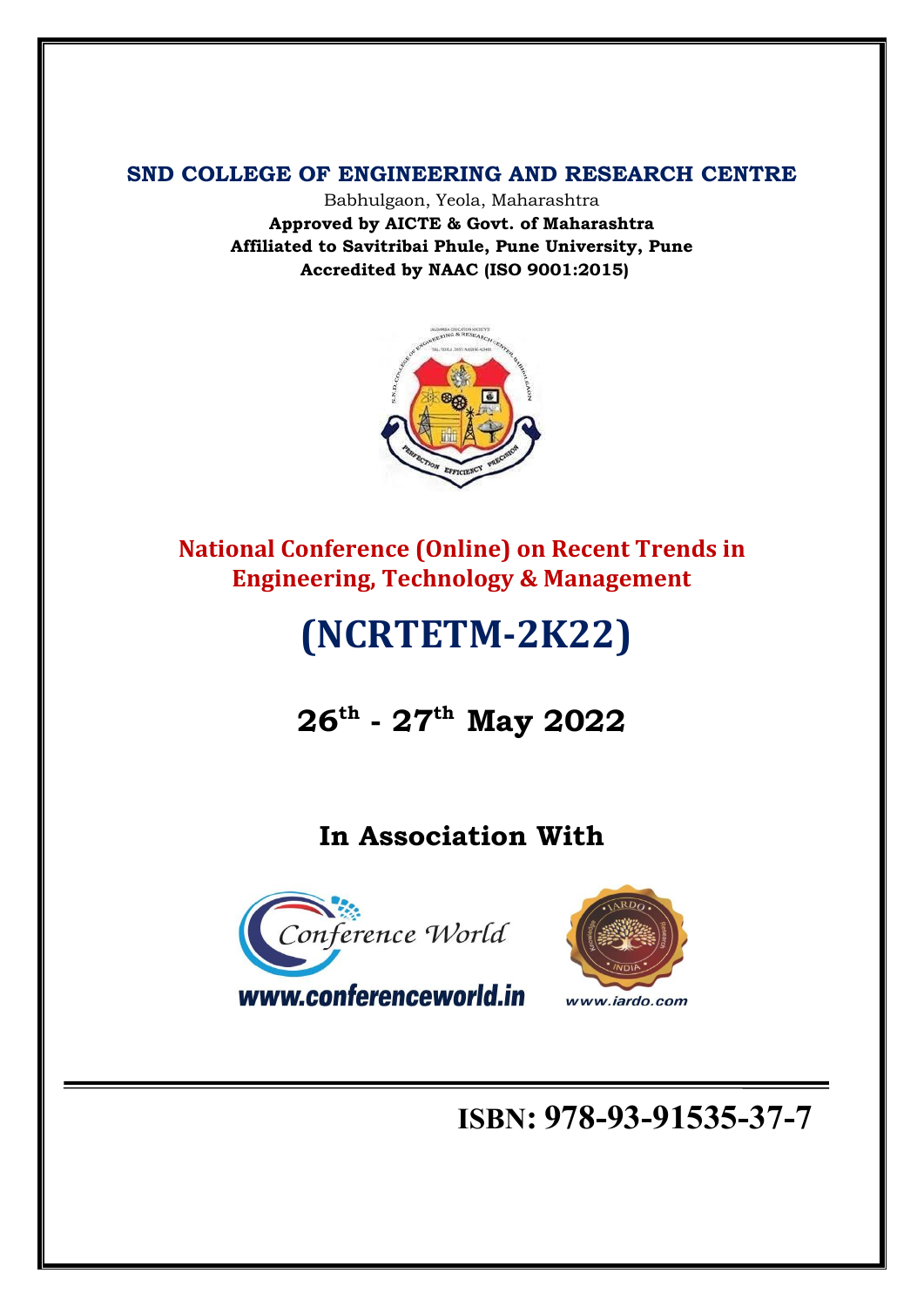**National Conference (Online) on Recent Trends in Engineering, Technology & Management**

## **(NCRTETM-2K22)**

**26th - 27th May 2022**

## **Editors**

Dr. Pradeep M. Patil Dr. S. P. Ahirrao Dr. Harjitkumar U. Pawar Dr. Harshal S. Rane

## *Publish By*

*A.R. Research Publication*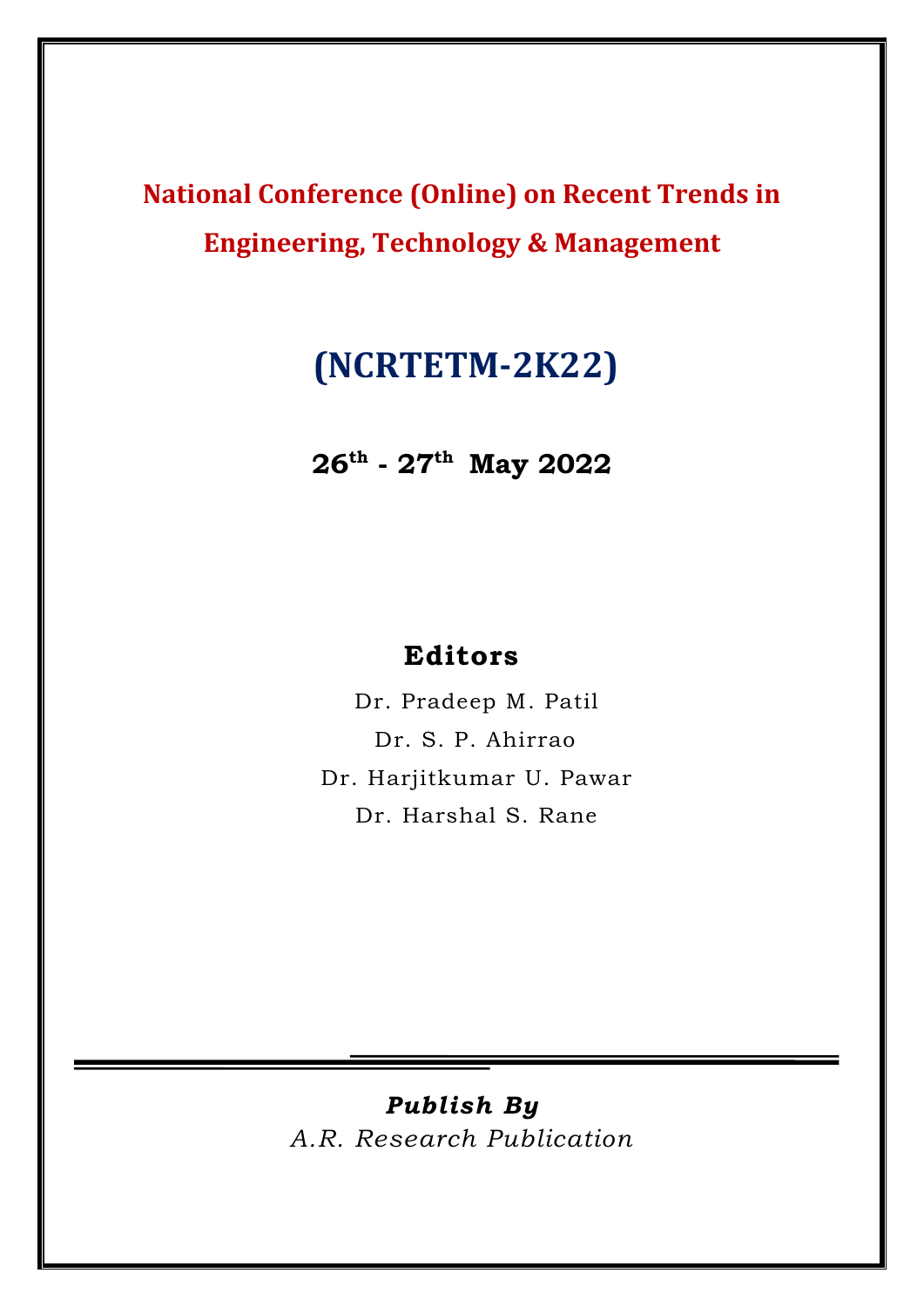## *Preface*

Conference World and AR Research Publication is fast growing group of academicians in Engineering, Sciences and Management. AR Research Publication is also known for fast reply and zero error work. Conference world has organized a various conferences at renowned places namely Delhi University; New Delhi, Jawaharlal Nehru University; New Delhi, PHD Chamber of Commerce and Industry New Delhi, YMCA New Delhi, India International Centre New Delhi Sri Venkateswara college of Engineering and Technology, Andhra Pradesh, Dhananjay Mahadik Group of Institutions (BIMAT), Shivaji University, Maharashtra, Vedant Engineering Kota and many more places across the country.

We are very pleased to introduce the proceedings of the National Conference (Online) on Recent Trends in Engineering, Technology & Management (NCRTETM-2K22) As for previous conferences, the theme was the link between the information provided by conference world and the use made of this information in assessing structural integrity. These were the issues addressed by the papers presented at the conference. The level of interest in the subject matter of the conference was maintained from previous events and over 80 suitable papers were submitted for presentation at the conference.

Papers were well represented in the conference to arouse a high level of international interest. Three countries were represented in the final program from Europe, North America and Asia. In the event, the conference was highly successful. The presented papers maintained the high promise suggested by the written abstracts and the program was chaired in a professional and efficient way by the session chairmen who were selected for their international standing in the subject. The number of delegates was also highly gratifying, showing the high level of international interest in the subject. This is also indicated by the large number of countries, 02 represented by the delegates. This Proceeding provides the permanent record of what was presented. They indicate the state of development at the time of writing of all aspects of this important topic and will be invaluable to all workers in the field for that reason. Finally, it is appropriate that we record our thanks to our fellow members of the Technical Organizing Committee for encouraging participation from those areas. We are also indebted to those who served as chairmen, without their support, the conference could not have been the success that it was. We also acknowledge the authors themselves, without whose expert input there would have been no conference. Their efforts made a great contribution to its success.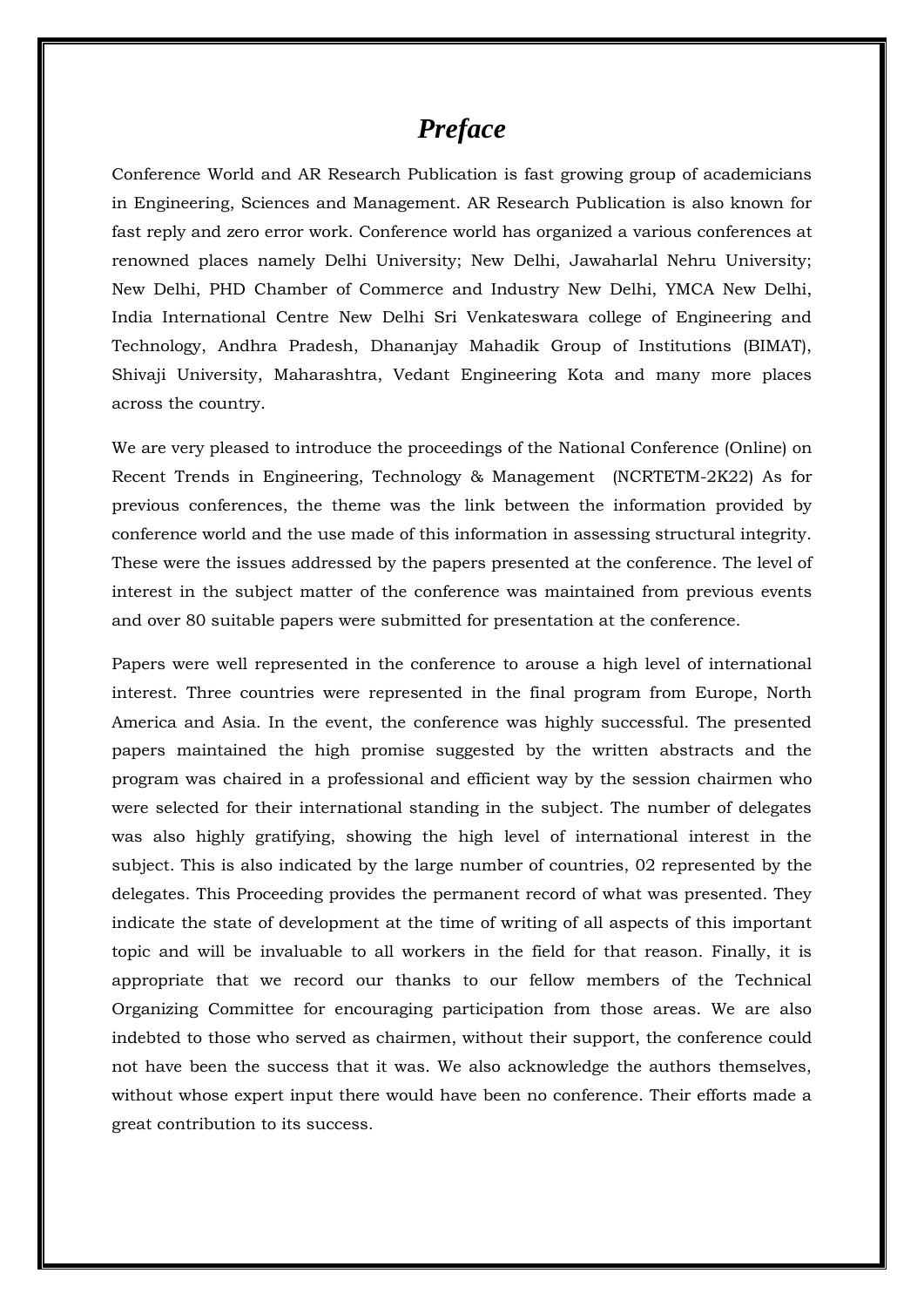#### **About the Institute**

Jagdamba Education Society's SND College of Engineering & Research Center, Yeola was established in the year 2006 with its focus on academic excellence. The Institute's learning experience is characterized by systematic methodology integrated with the team of dynamic faculties. The Institute excels in academics, co-curricular and extracurricular activities. It is approved by AICTE and affiliated to Savitribai Phule Pune University, Pune. The Institute also accredited by NAAC certified by ISO 9001:2015 and presently offers undergraduate and postgraduate courses with annual intake of 480 and 144 respectively.

#### **Vision**

To create multifaceted engineers ready to serve the nation and the world.

#### **Mission**

To use value based universal education of engineering and technology to develop the nation for global competitiveness and to bring harmony to mankind.

#### **About the Conference**

National Conference on Recent Trends in Engineering, Technology & Management (NCRTETM-2K22) is a global event organized at SND College of Engineering & Research Center, Yeola. This conference provides an international forum for researchers, developers, engineers and practitioners who are involved in real time projects that provide solutions to exchange their valuable ideas and showcase the ongoing works which may lead to path breaking foundations of the futuristic engineering. It accentuates indispensability of interdisciplinary and cross-linked thinking with respect of innovation and market opportunities. All the accepted papers will be published in International Journal with ISSN and Conference proceeding having ISBN.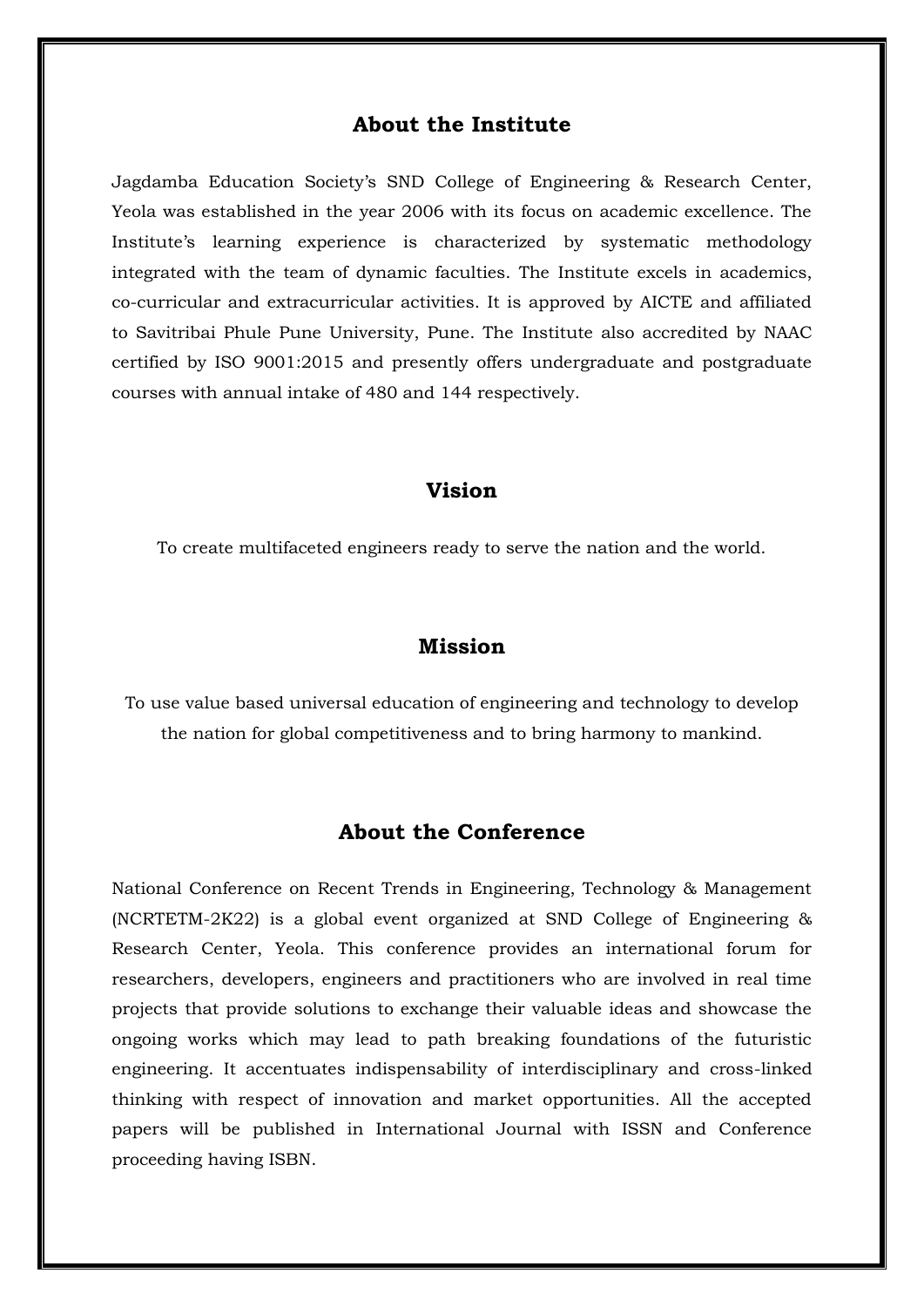## **Chief Patrons**

#### **Hon. Narendra B. Darade**

*MLC Maharashtra State, Ex-Mahada Chairman, President, Jagdamba Education Society, Yeola*

#### **Hon. Kishor B. Darade**

*MLC Maharashtra State, (Teacher Constituency-Nashik) President, Matoshri Education Society, Yeola*

#### **Hon. Rupesh L. Darade**

*Director, Jagdamba Education Society, Yeola*

### **Patron**

**Dr. Pradeep M. Patil**  *Principal, SND College of Engineering & Research Center, Yeola*

## **Chief Guest**

#### **Prof. Dr. Farhat Basir Khan**

*Department of Design & Innovation, Jamia Millia Islamia, New Delhi , India*

## **Keynote Speakers**

#### **Ar. Yogita Nagpure**

Associate Professor, CTES college of Architecture, Chembur Mumbai.

#### **Dr. Ajit Kumar**

Incharge principal for Nivedita school of Nursing, Yadgi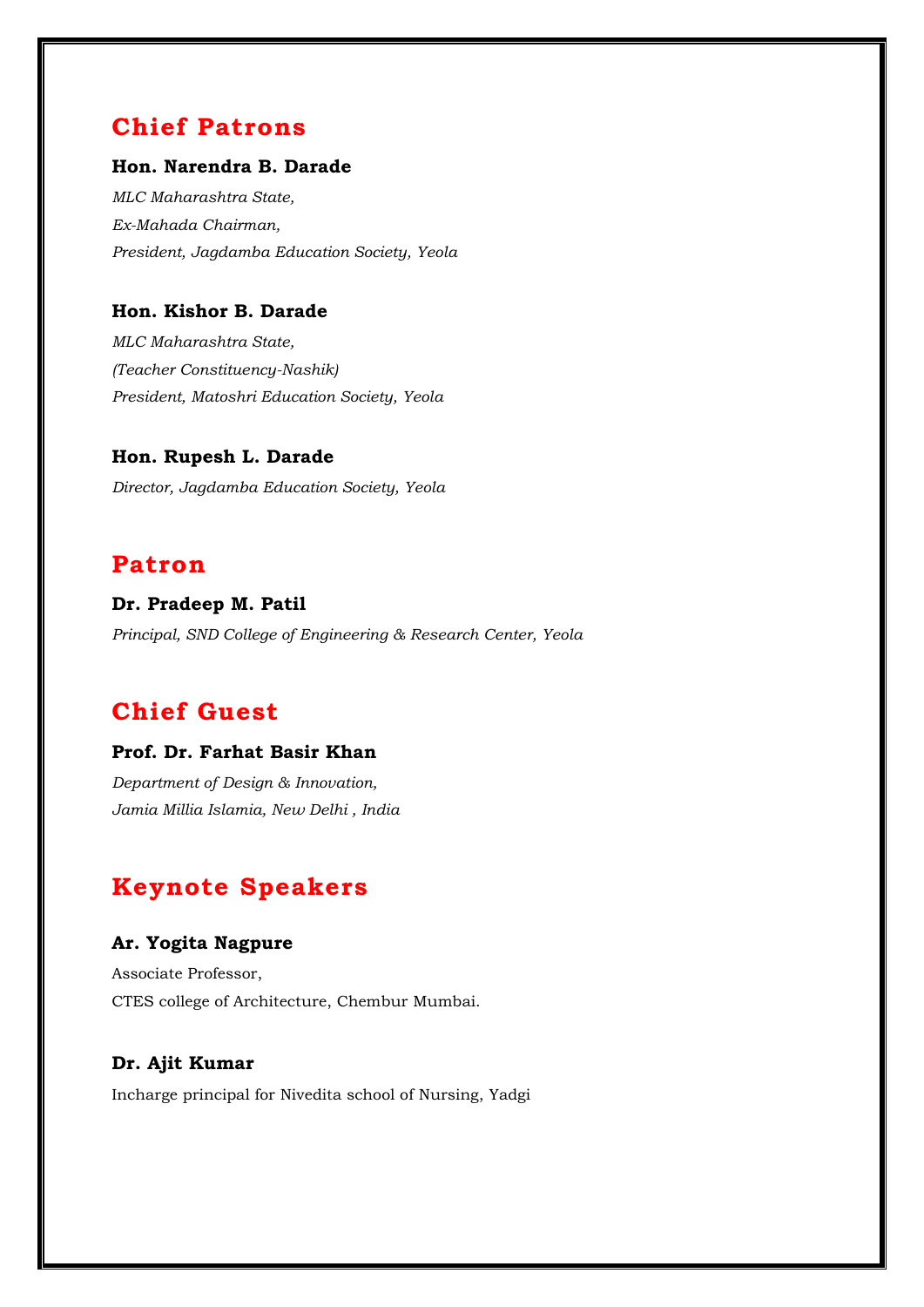## **Technical Session Chair**

#### **Dr. (Mrs) Aparna Bapuji Dhote**

Head, Dept of Chemistry, Nillkanthrao Shinde Science & Arts College, Bhadrawati, Distt: Chandrapur

#### **Dr. Karuna Gupta**

Associate Professor, Department of Business Administration Faculty of Management, IMS Ghaziabad

#### **Dr. Kannadhasan Suriyan**

Associate Professor, Department of ECE, Cheran College of Engineering, Karur, Tamilnadu

### **Conveners**

**Dr. Harshal S. Rane Dr. Harjitkumar U. Pawar** 

### **Co-Conveners**

**Prof. S. T. Sanap Prof. A. P. Ghodake Prof. A. M. Solanki Prof. V. N. Dhakane**

## **Coordinator**

#### **Ms. Reshu Gupta**

### **Organizing Committee**

Dr. S. P. Ahirrao, (Dean Academics, Civil Engg. Dept.) Dr. U. A. Ansari, (Head, Civil Engg.) Dr. P. C. Tapre (Head, Electrical Engg.) Dr. U. B. Pawar (Head, Computer Engg.) Dr. P. N. Patil (Head, Mechanical Engg.) Dr. V. N. Ubale (Head, Management)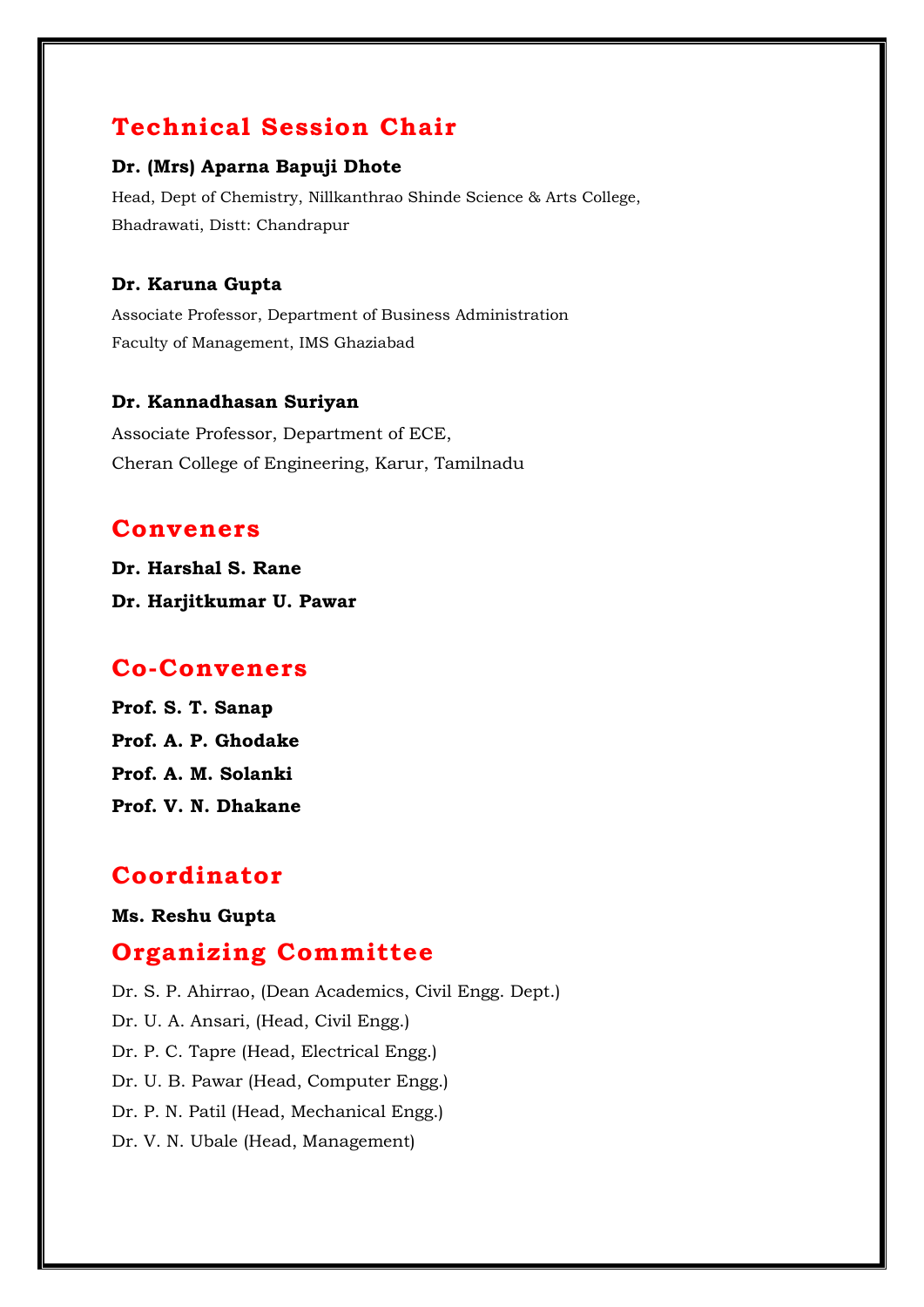Dr. V. S. Chaudhari (Head, Applied Science) Dr. V. R. Nikam (Applied Science) Prof. Harish Bhangale (Electrical Engg.) Prof. P. P. Rokade (Information Technology) Prof. N. B. Gawali (Civil Engg.) Prof. A. P. Ghodake (Mechanical Engg.) Prof. S. S. Aher (Mechanical Engg.)

## **Advisory Board**

Dr. G. K. Kharate, Principal, MCOE, Nashik Dr. Nitin Goje, Prof. Webster University, Uzbekistan Dr. D. S. Bormane, Principal, AISSM COE, Pune Dr. V. B. Gaikwad, Principal, KTHM COE, Pune Dr. ParthSarathi Khuntia, Principal, KISCT, Bhubaneswar Dr. A. V. Deshpande, Principal, SKNCOE, Pune Dr. Manohar Chaskar, Dean, Sci.& Tech., SPPU, Pune Dr. S. G. Bhirud, Professor, VJTI Mumbai. Dr. U. V. Kulkarni, Professor, SGGS IE & Tech., Nanded Dr. K. M. Bhurchandi, Professor, VNIT Nagpur Dr. R. N. Awale, Professor, VJTI Mumbai. Dr. C. Y. Patil, Professor, College of Engineering, Pune Dr. P. D. Shendge, Professor, COEP, Pune Dr. Rajesh Bodade, Professor, MCOTE, Indore Dr. S. P. Shukla, Professor, BIT, Durg, Chattisgarh Dr. R. S. Patil, Professor, Finance Management, SIEM,, Nashik Dr. M. P. Deshmukh, Professor, SSBT COET, Jalgaon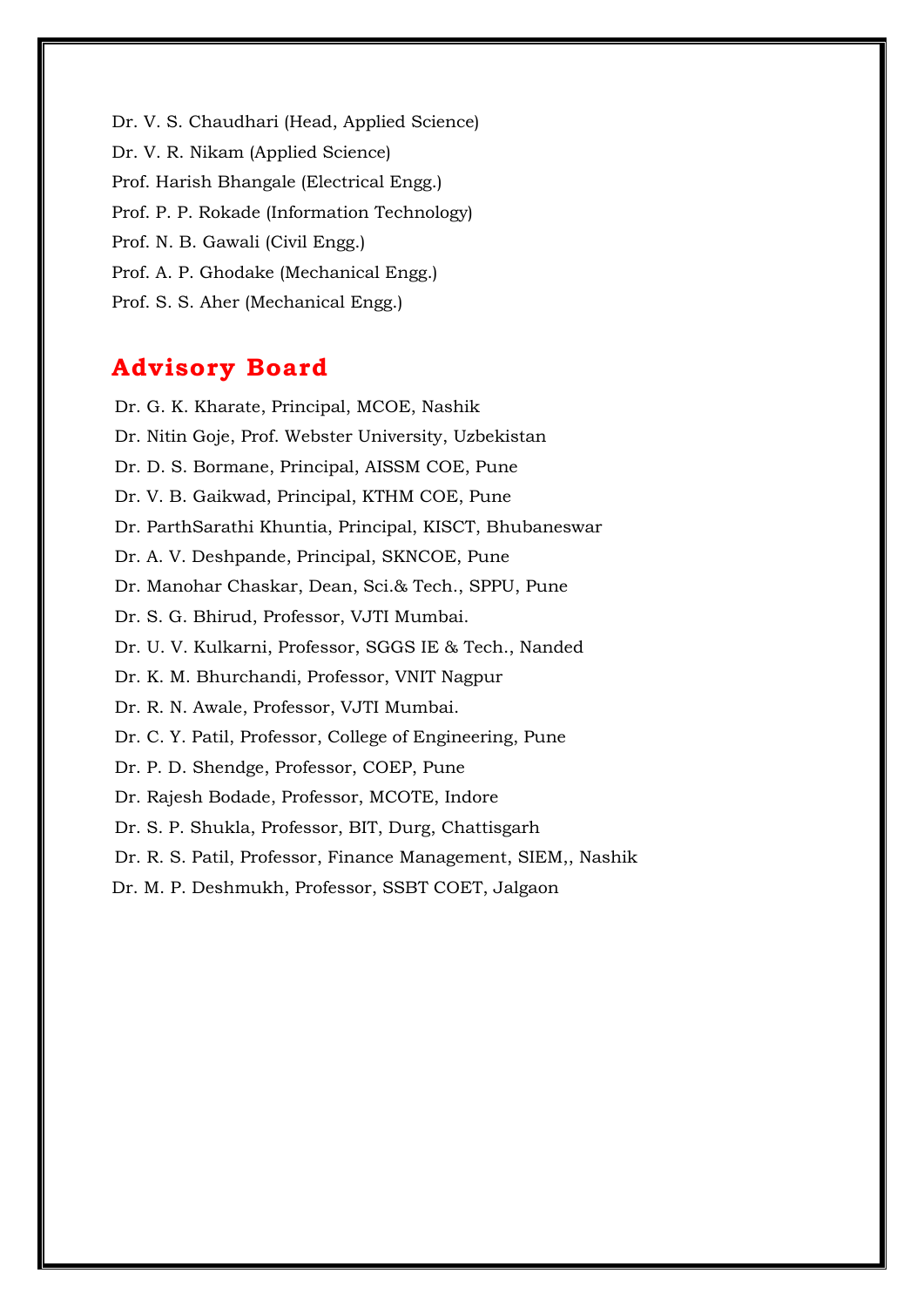#### **MESSAGE FROM PRESIDENT**



It gives me immense pleasure that the SND College of Engineering & Research Center has organized National Conference (Online) on Recent Trends in Engineering, Technology & Management (NCRTETM-2K22), in association with International Association of Research and Developed Organization (IARDO) and Conference World. Ever since the inception of our Institute, we have been striving for excellence in various departments of Engineering and at the very same time marching forward with the mission of professional as well as technical development.

I believe in promoting events to be organized in SND which opens research and innovation avenues for students. This National Conference (Online) on Recent Trends in Engineering, Technology & Management is one such step towards motivating students and researchers. The conference greatly encourages graduate and Postgraduate students, research scholars and faculty to present innovative ideas and latest discoveries in the field of engineering and Technology. I would like to extend my gratitude towards Research and Development Cell and all staff who had done excellent job for the success of this conference. I take this opportunity to extend my best wishes to all the participants of this conference for their future endeavors and also aspire that more and more people opt for research and bring laurels to themselves and to the field of education.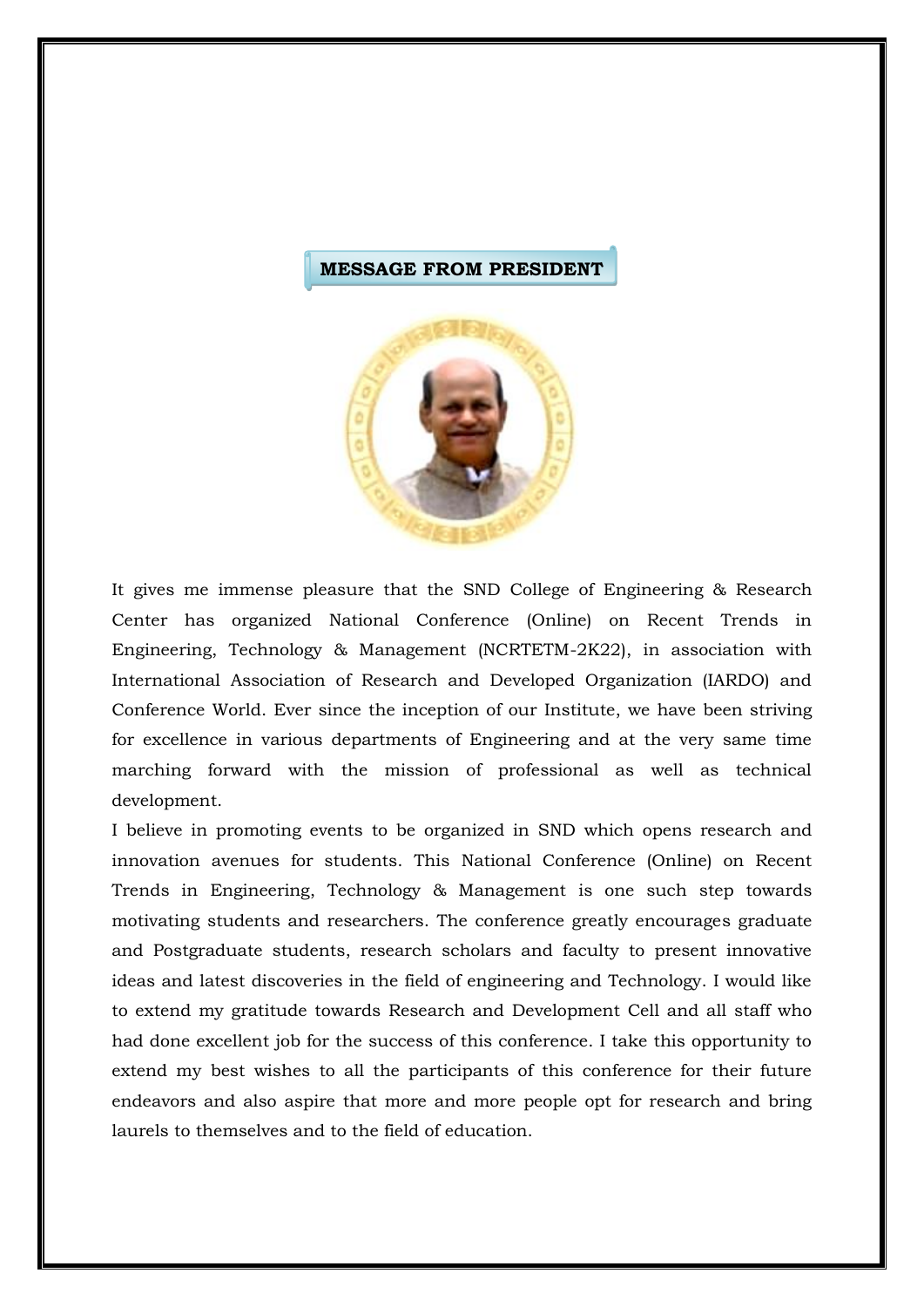#### *Shri. Narendra B. Darade*

*MLC Maharashtra State, Ex-Mahada Chairman, President, Jagdamba Education Society, Yeola*



**MESSAGE FROM EXECUTIVE DIRECTOR**

At the outset, my appreciation and congratulations to SND College of Engineering & Research Center for successfully organizing National Conference (Online) on Recent Trends in Engineering, Technology & Management on 26 and 27th May 2022. Education in general and technical education in particular, must be relevant to rapidly changing needs of the society, industry and business houses. The educational environment must be dynamic and quickly adaptable, so that professionals are capable of shouldering all-encompassing global responsibilities. The conference brought together students, researchers and educators of varied domains to share their ideas, views and also to explore their technical abilities. I am confident that this event will be useful to researchers and academicians to enhance their knowledge on the research topics of their chosen field. I express my sincere thanks to all well-wishers for their valuable guidance and unstinted support, who have been directly or indirectly involved in organizing this conference. May you all always be in pursuit of Excellence.

#### *Shri. Kishor B. Darade*

*MLC Maharashtra State, (Teacher Constituency-Nashik) President, Matoshri Education Society, Yeola*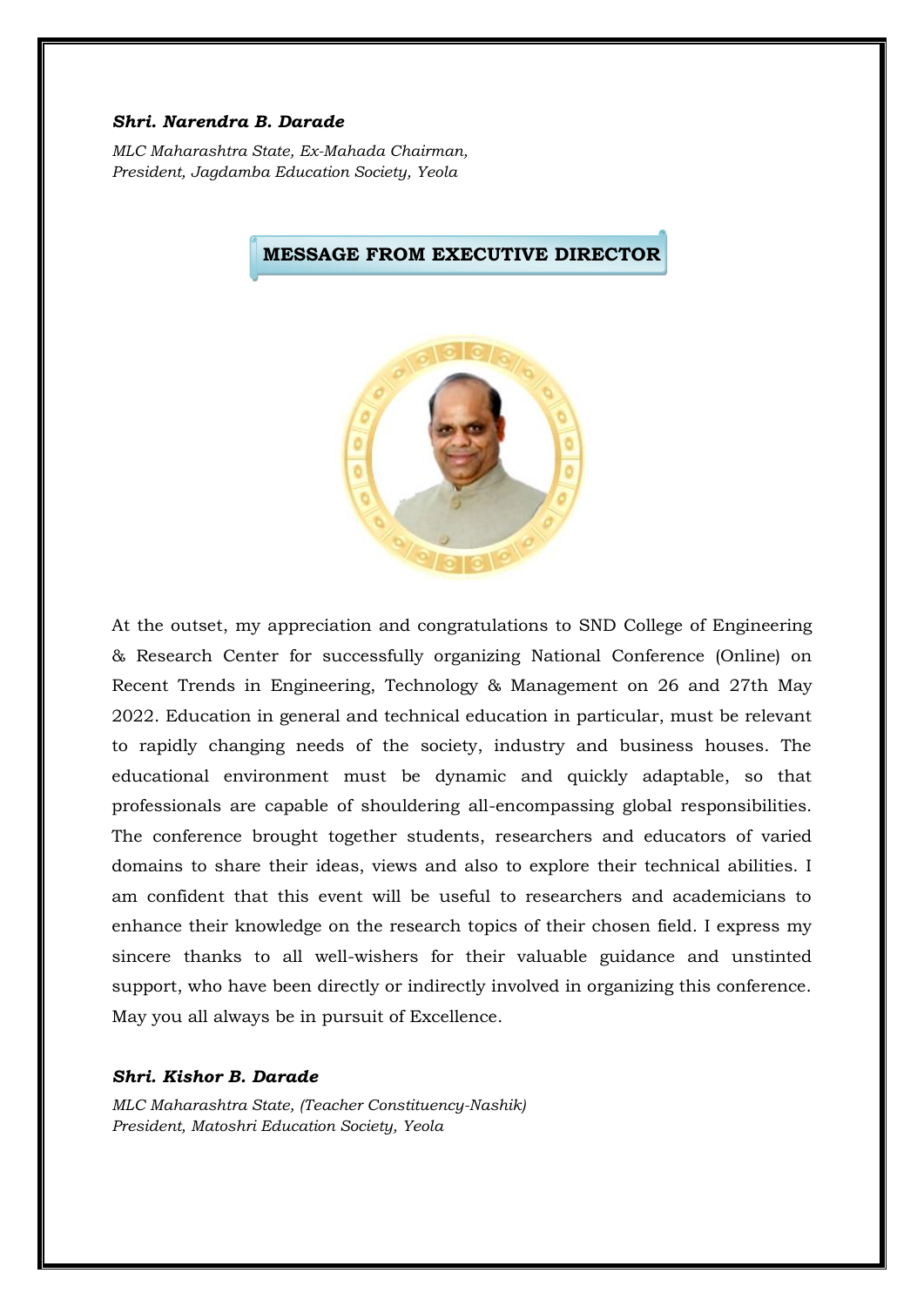#### **MESSAGE FROM CAMPUS DIRECTOR**



I am happy to note that SND College of Engineering & Research Center is organizing a National Conference (Online) on Recent Trends in Engineering, Technology & Management and going to release the proceeding during this occasion.

For past couple of years SND had been rendering Quality service in the field of Engineering Education and Management by providing excellent Infrastructure Facilities and the right team of well qualified staff. This makes SND to march towards confidently in this competitive era.

SND is playing its role well in training the "YOUTH" who are the National Asset and Future of India. In the coming Years SND will definitely craft thousands of successful Engineers, Entrepreneurs and Citizen to serve the Nation and Society. I take this opportunity to wish them all the very best in the walks of their career and life.

I appreciate the organizing committee for showing a keen interest in organizing a successful Conference and contributing new ideas and research findings. I wish them for their endeavours to spread knowledge.

I also express our whole hearted congratulations on this occasion to all the staff & students of SND College and wish the conference a grand Success.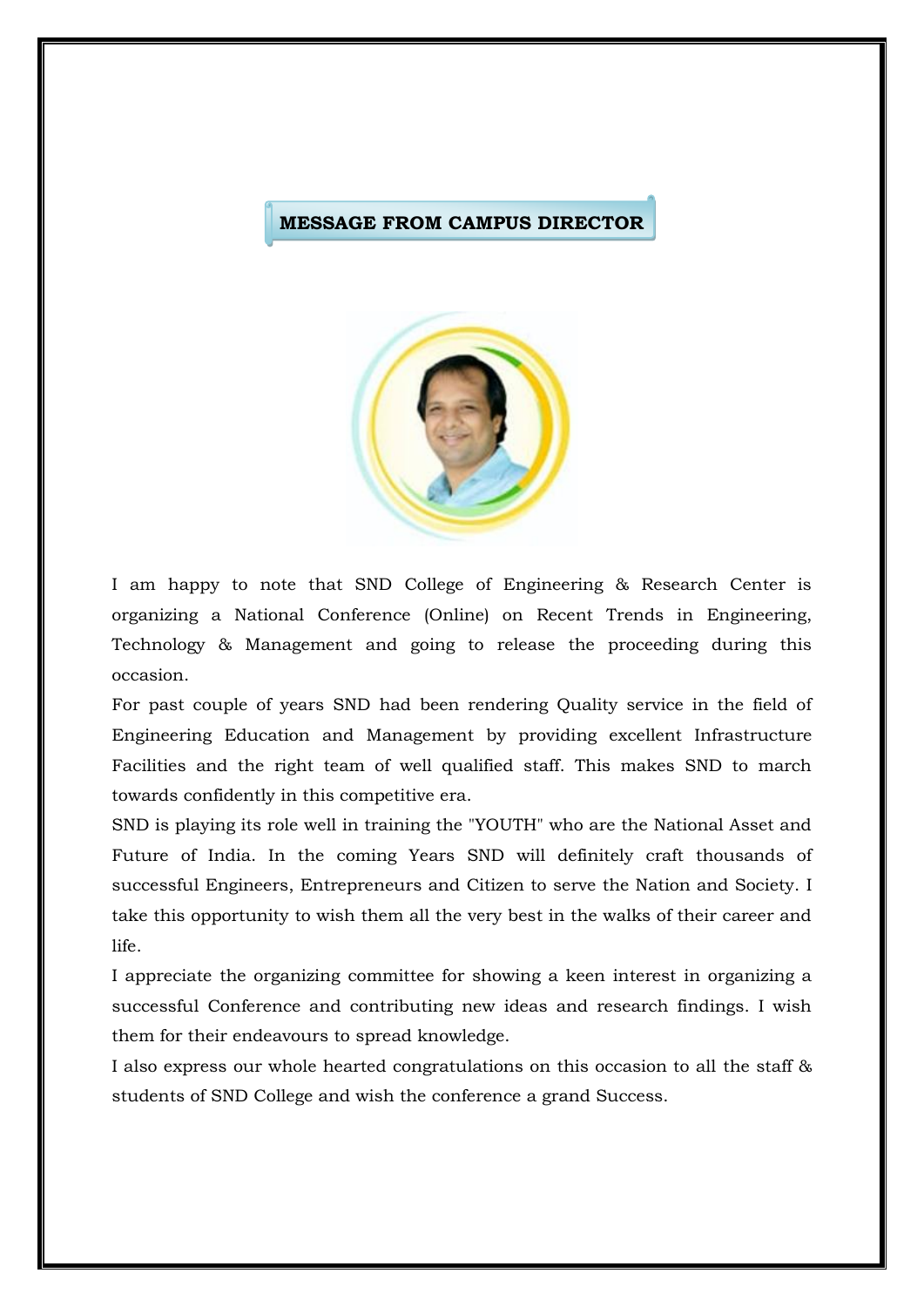#### *Shri. Rupesh L. Darade*

*Director, Jagdamba Education Society, Yeola*

**MESSAGE FROM PRINCIPAL**



Education is an instrument to enhance the capabilities of human beings to become knowledgeable, creative and good citizens which resulted in my urge to develop excellent educational facility. The objective of the Institute is to develop entrepreneurs and quality engineers with competence and character, to become extra ordinary in the present technological scenario of globalization, who will contribute to techno and socio-economical development of country. For this, the Institute has introduced various value-add and training programs conducted by industry experts.

I am extremely happy as principal of SND College of Engineering & Research Center, hosting National Conference (Online) on Recent Trends in Engineering, Technology & Management. Conferences of this magnitude help the graduate students and researchers to interact amongst themselves as well as experts in various areas.

I feel that, with presentations and interactions with experts; students are exposed to the emerging trends in respective domains and the research work being carried out.

I would like to congratulate participants for contributing to this conference. I appreciate conference conveners, faculty coordinators, staff members of SND College of Engineering & Research Center for organizing the National Conference (Online) on Recent Trends in Engineering, Technology & Management.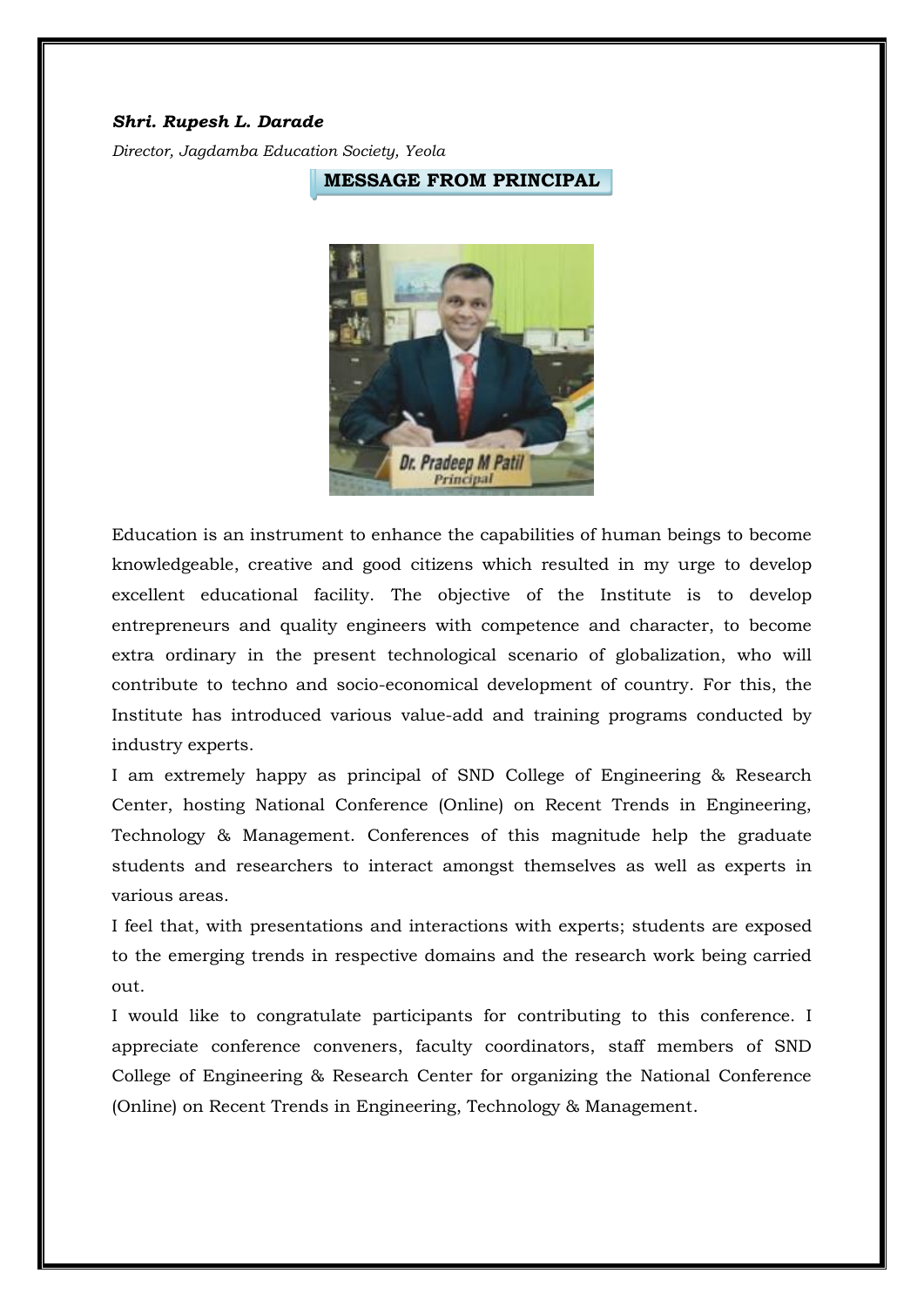#### *Dr. Pradeep M. Patil*

*Principal, SND College of Engineering & Research Center, Yeola*

**MESSAGE FROM DEAN ACADEMICS**



On behalf of all the academic staff and students of SND College of Engineering & Research Center, I would like to extend our warmest welcome to all the participants on the occasion of the 2022, National Conference (Online) on Recent Trends in Engineering, Technology & Management (NCRTETM-2K22).

Just like the previous events in this SND College, I am confident that NCRTETM-2K22 will play an important role in encouraging activities in research and development of Engineering & Technology in India, and give an excellent opportunity to forge collaborations between research institutions both within the country and with international partners. The broad scope of this event, which includes both theoretical aspects of Engineering Technology & Management, applied experience of developing information systems, provides a unique meeting ground for researchers spanning the whole spectrum of our Institute. I hope that over the next two days, some fruitful collaboration can be established.

I also hope that the special attention devoted this year to the field of Engineering Technology & Management, including the very exciting area of wireless sensor networks, will ignite the development of applications in this area to address the various needs of Nation's development.

I would like to express my sincere gratitude to the distinguished invited speakers for their presence and contributions to the conference. I also thank all the program committee members for their efforts in ensuring a rigorous review process to select high quality papers.

Finally, I sincerely hope that all the participants will benefit from the technical contents of this conference, and wish you a very successful conference.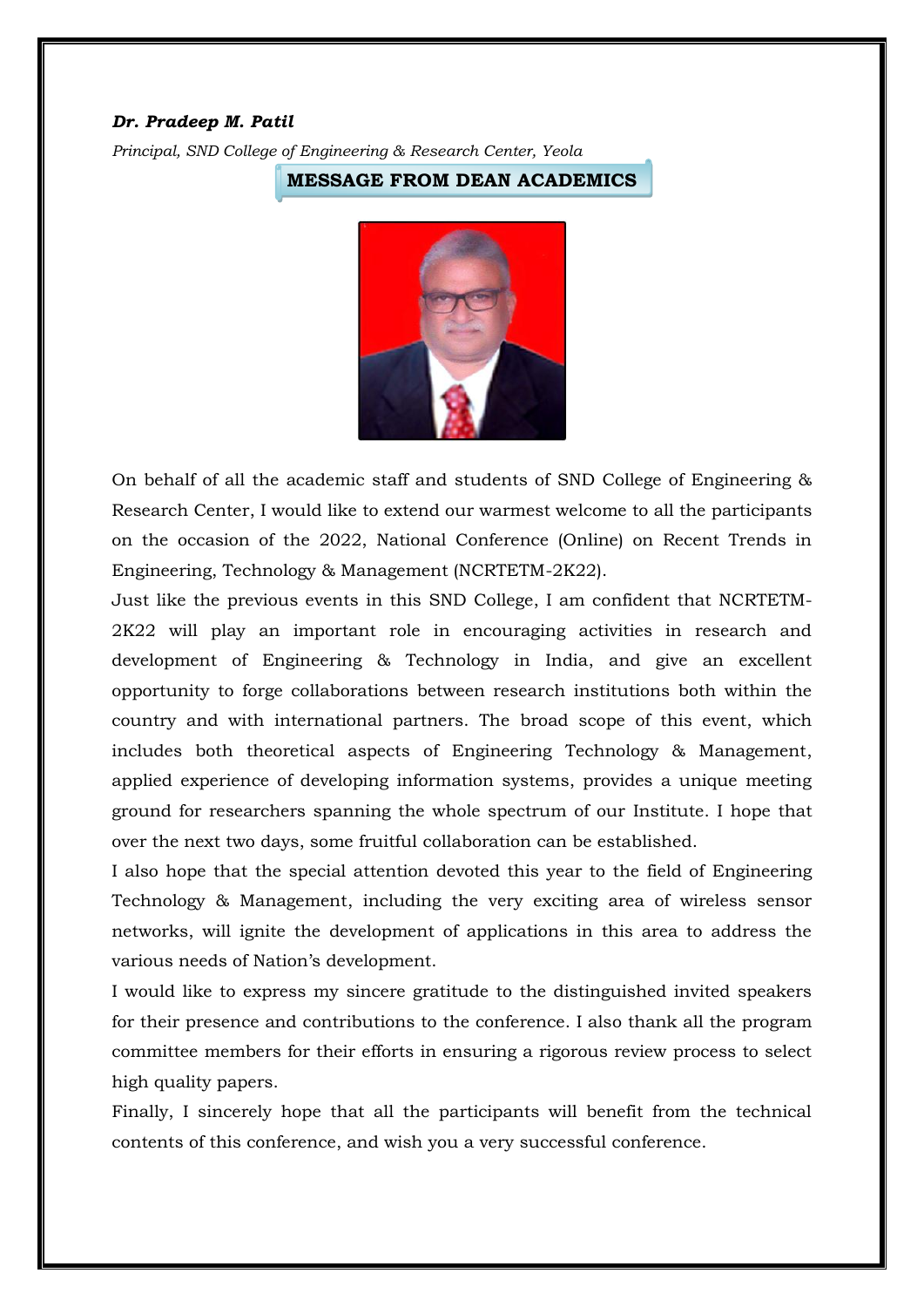*Dr. S. P. Ahirrao*

*Dean Academics, SND College of Engineering & Research Center, Yeola*

**MESSAGE FROM CONVENERS**



*Dr. Harjitkumar U. Pawar Dr. Harshal S. Rane*



It is fair to conclude that the National Conference (Online) on Recent Trends in Engineering, Technology & Management (NCRTETM-2K22) held at SND College of Engineering & Research Center in association with the conference world on 26th and 27th May, 2022 was a great success. So many people have contributed in so many ways to turn this event into a smoothly running meeting with many very interesting presentations and a very good atmosphere for discussion and networking.

Management of SND College of Engineering & Research Center has helped in obtaining the necessary administrative approval for organizing the event in virtual mode. They supported in all possible manner to organize this conference. Our special thanks to Dr. Farhat Basir Khan, Chief Guest for his gracious presence at the event. We are thankful to our faculty colleagues and nonteaching staff members for their constant help and guidance that radiated a source of energy within us. We feel proud and thank you for making this event a successful one. We are also thankful for the enormous and high-quality support of all authors, reviewers and session chairs.

We wish that NCRTETM will keep on growing in coming years with more impact on the National Research Community.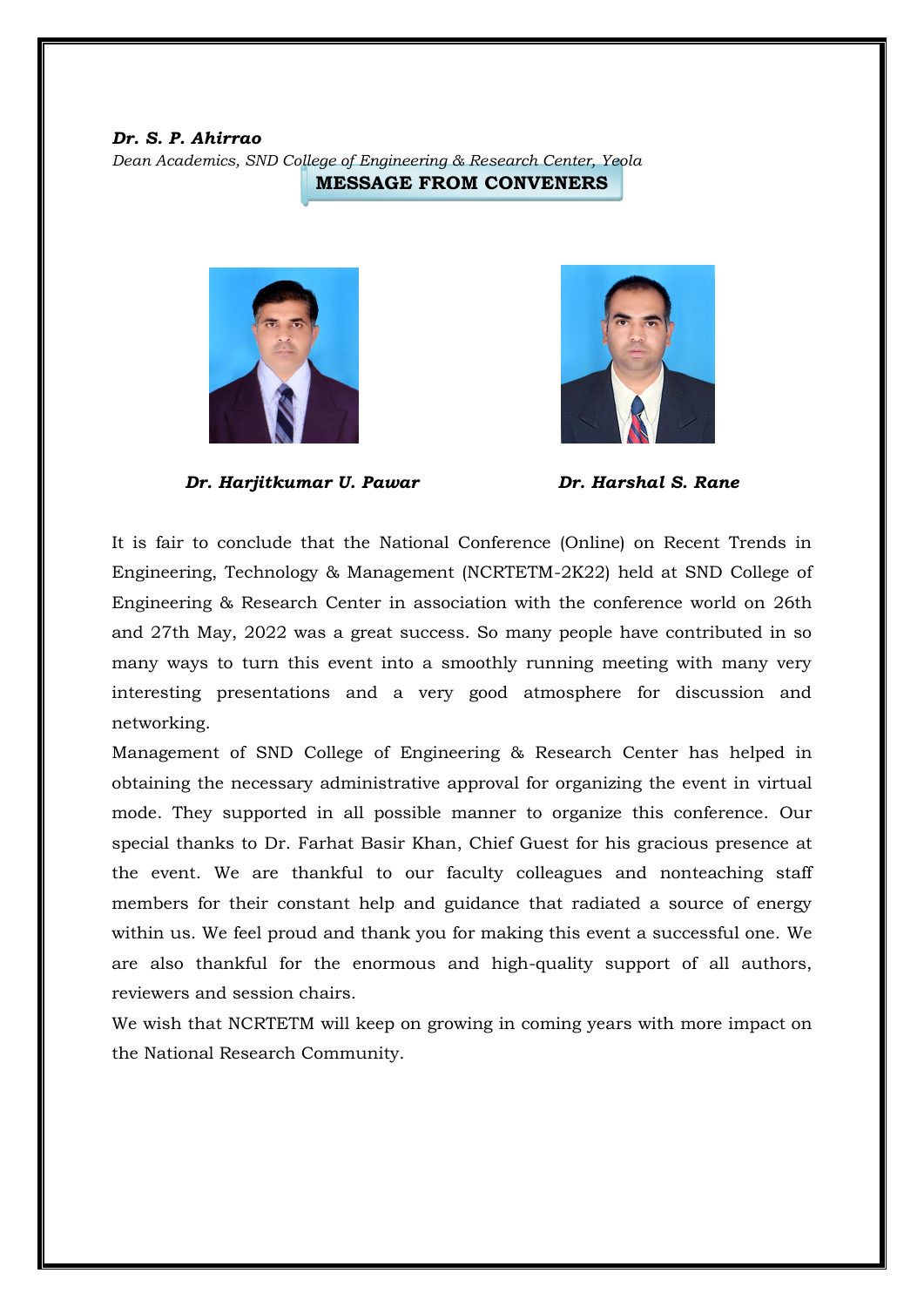**All papers will undergo a double blind peer review process and the criteria for acceptance will be based on quality, originality, technical content and relevance.**

Proceeding of the conference has been published with ISBN: 978-93-91535-37-7

**National Conference (Online) on Recent Trends in Engineering, Technology & Management (NCRTETM-2K22)** Organized by: SND College of Engineering & Research Center, Yeola through online as well as offline with the collaboration of IARDO and Conference World on **26th -27th May 2022**

Total 119 papers were received for the conference and 80 papers were shortlisted by the committee.

1. Accepted papers will be published in the peer reviewed international journals having ISSN & High Impact factor.

2. Selected Papers will be published in the UGC Care listed international journals having ISSN & High Impact factor.

3. Few very good quality Papers will be published in the Scopus indexed journal having ISSN & High Impact factor.

4. Author will get certificates, one for paper publication in Journal other for paper presentation in conference as per their choice

5. All the papers of the conference will be published in the conference proceeding with ISBN.

6. All the accepted and presented/Non Presented papers will be indexed in Google scholar & IDIIF.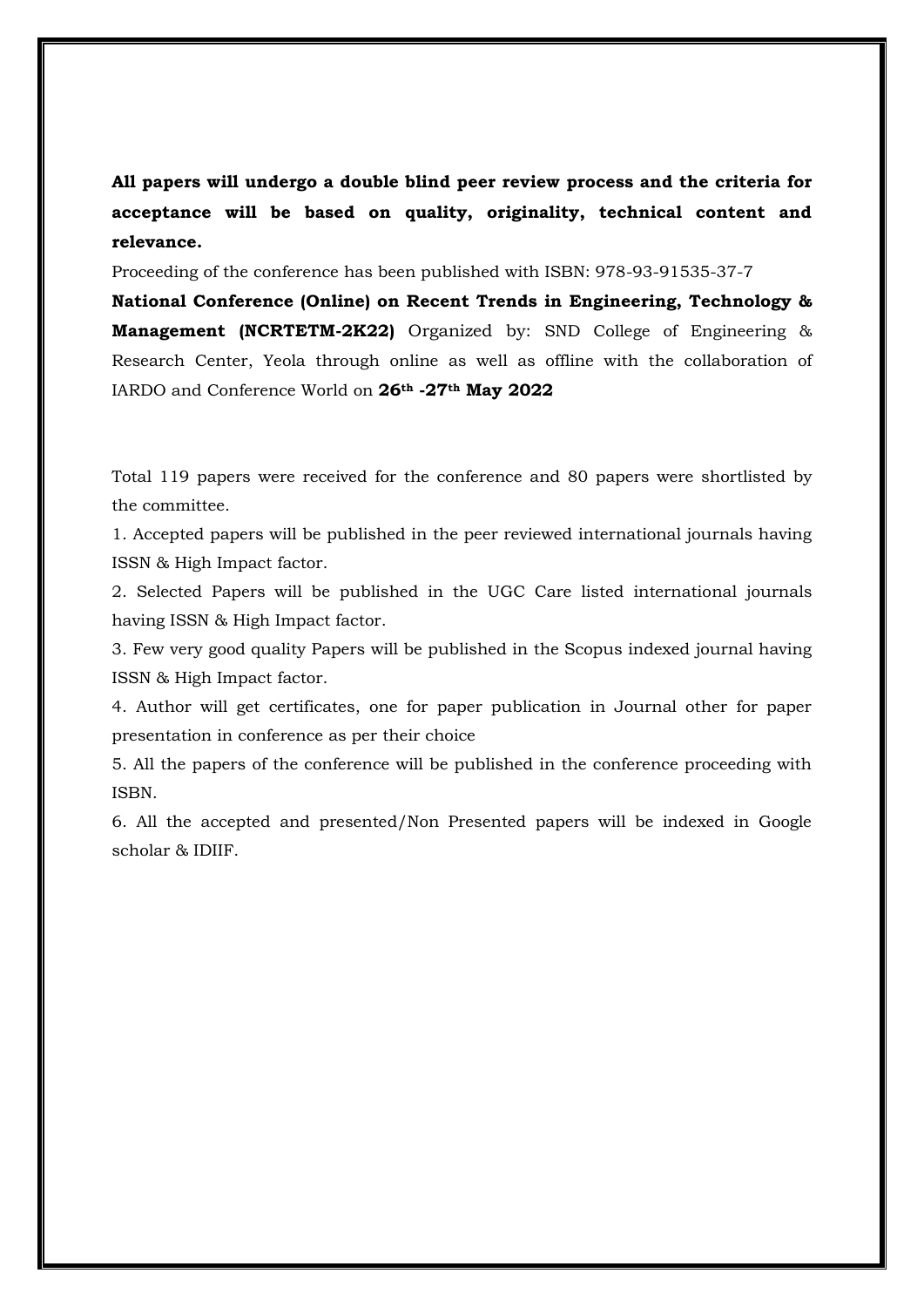#### **Published by**

#### **AR Research Publication,**

3/186 Santpura Govindpuri Modinagar- 201201 . Dist: Ghaziabad

National Conference (Online) on Recent Trends in Engineering, Technology & Management (**NCRTETM-2K22)** (Vol-01) Copyright © 2022, by AR Research Publication (India)

No part of this publication may be reproduced or distributed in any form or by any means, electronic, mechanical, photocopying, recording, or otherwise or stored in a database or retrieval system without the prior written permission of the publishers. The program listing (if any) may be entered, stored and executed in a computer system, but they may not be reproduced for publication.

This edition can be exported from India only by the publishers, AR Research Publication (India) ISBN: **978-93-91535-37-7**

Managing Director: Gauri Sharma

Senior Researcher—Product Development: Ms. Pratima Singh Head—Production (Higher Education and Professional): Satinder Kulkarni

Information contained in this work has been obtained by AR Research Publication (India), from sources believed to be reliable. However, neither AR Research Publication (India) nor its authors guarantee the accuracy or completeness of any information published herein, and neither AR Research Publication (India) nor its authors shall be responsible for any errors, omissions, or damages arising out of use of this information. This work is published with the understanding that AR Research Publication (India) and its authors are supplying information but are not attempting to render engineering or other professional services. If such services are required, the assistance of an appropriate professional should be sought.

Cover Design: Rishab Kumar